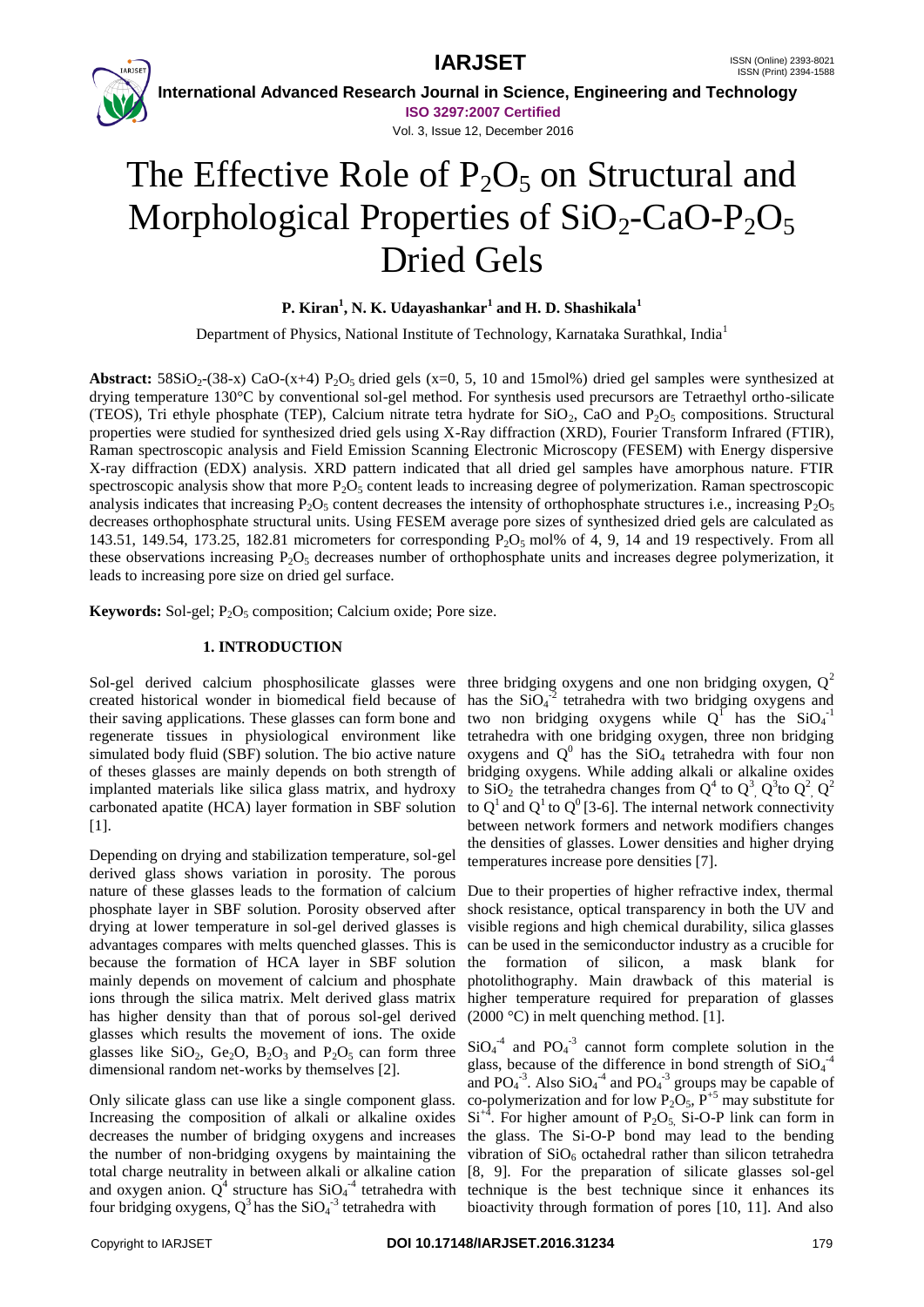

 **International Advanced Research Journal in Science, Engineering and Technology ISO 3297:2007 Certified**

Vol. 3, Issue 12, December 2016

sol-gel process is low temperature process with low cost spectroscopy was performed using a LABRAM-HR800 [12]. During the last decade silica-based bioactive glasses Laser Raman Spectrometer with 514 nm laser radiation. have supplied successful solutions to different bone To avoid laser heating of the samples, the incident power defects and soft tissue treatments [13,14]. The high was kept at a low value of 1.99 mW. Field emission biocompatibility and the positive biological effects of scanning electron microscopy (FESEM, Carl Zeiss Ultra silicate glasses encourage their usage as bio ceramics [3, 8, 55 model) of the centrifuged samples was used for the 12, 15-21]. Ohtsuki et all (1992) observed that the morphological analysis of the prepared powder samples. formation of apatite layer on  $P_2O_5$  contained  $CaO-SiO_2$  Sigma Scan Pro software was used to determine the glasses is greater than  $P_2O_5$  free CaO-SiO<sub>2</sub> glass [22, 23]. The FTIR spectroscopy and Raman spectroscopic studies can give clear explanations of assigned bands in the glass structure [24, 25]. Particularly concentration of the non bridging oxygens in silica matrix can be easily estimated by Raman spectroscopy [26-28].

In present study sol-gel derived  $58SiO<sub>2</sub>(38-x) CaO-(x+4)$  $P_2O_5$  dried gels where  $x=0$ , 5, 10, 15 have been synthesized. The effective role of  $P_2O_5$  on Structural and surface morphological properties of prepared samples are discussed.

## **2. MATERIALS AND METHODS**

## **2.1. Synthesis**

 $58SiO<sub>2</sub>-(38-x) CaO-(x+4) P<sub>2</sub>O<sub>5</sub> [x= 0, 5, 10 and 15 mol %]$ dried gels were synthesized by conventional sol-gel process and samples were named as CPS1, CPS2, CPS3 and CPS4 respectively as shown in **Table 1**. The preparation of the present glasses were achieved from the precursors such as tetraethylorthosilicate  $[Si(OC<sub>2</sub>H<sub>5</sub>)<sub>4</sub>]$ , triethylphosphate (TEP)  $[(C_2H_5O)_3$  PO], calcium nitrate tetra hydrate  $[Ca (NO<sub>3</sub>)<sub>2</sub> 4H<sub>2</sub>O] 2N N$ itric acid  $(HNO<sub>3</sub>)$  and double distilled water. Water and  $HNO<sub>3</sub>$  were selected as [(mol of  $H_2O$ )/(mol of TEOS+ mol of TEP) =10] and  $[(\text{mol of HNO}_3)/(\text{mol of TEOS+ mol of TEP}) = 0.05]$ respectively.

In order to synthesize the glass sample, tetraethylorthosilicate (TEOS) was mixed with water and nitric acid and stirred for one hour. At an interval of one hour TEP and calcium nitrate were added subsequently and stirred well. The prepared sols were poured into teflon beakers, sealed with aluminum wrappers and kept inside hot air oven at 60°C for three days of aging, subsequently the aged gels were dried at 130  $\degree$ C for 4 hours. The dried gels were ground, made into powder.

## **2.2. Characterizations**

The structural properties of calcium phosphosilicate dried gels have been studied by X-ray diffraction technique, using Powder X-ray Diffractometer (PXRD) (JOEL, JDX-8P). The chemical characterization was performed by FTIR method (SHIMADZU spectrometer). For IR analysis, the first 1 mg of material scarped calcium phosphosilicate gels were carefully mixed with 300 mg of KBr (infrared grade) and palletized.

Then the prepared pellets were analyzed in the range diameters respectively [2]. This reason causes the between 400 to 3000 cm<sup>-1</sup> at a scan rate of 25 scan/min increasing surface pore size from nano meter to with the resolution of 4 cm<sup>-1</sup>. Room temperature Raman micrometer range.

average pore size of powder samples of CPS dried gels.

## **3. RESULTS AND DISCUSSION**

The XRD analysis results of CPS gel samples are shown in **Fig. 1(a)** Those samples almost take amorphous sates indicative of internal disorder and it is worth mentioning that CPS gels don't show any crystalline states [29]. As shown in FTIR spectra [**Fig.1(b)],** for CPS dried gels different intensity signal occurs at around 462-478 cm<sup>-1</sup> related to bending modes of Si-O-Si (**Table 1**).

The adsorption peaks at  $941-972$  cm<sup>-1</sup> are very strong, assigned to the Si-O-Si asymmetric stretching vibrations. Si-O-Si symmetric stretching modes are observed around the wave number of 825 cm<sup>-1</sup>. Si-O-NBO bands are assigned at 915-933 cm<sup>-1</sup> wave number region.  $PQ<sub>4</sub><sup>3</sup>$ stretching modes of vibrations are also observed at 1195- 1342 cm<sup>-1</sup> wave number regions. CPS1 gel has more pronounced stretching modes of PO<sub>4</sub><sup>3</sup> tetrahedra and SCP4 glass has the least. Increasing of  $P_2O_5$  content shifted the PO<sub>4</sub><sup>3</sup> stretching vibrations to higher wave number side. Si-O-P (as s),  $CO_3^2$  (bend) modes are observed at the wave number region 1033-1056 cm<sup>-1</sup>, 1438-1442 cm<sup>-1</sup> respectively. Water molecules  $(H_2O)$ , OH-groups are also observed at the wave number regions of  $1620-1697$  cm<sup>-1</sup>,  $2345-2360$  cm<sup>-1</sup> respectively[30].Raman spectra show [Fig.1(c)]  $PO_4^3$  orthophosphate stretching modes  $(Q^0(P))$ as s) are assigned at the wave number regions 1050-1051  $\text{cm}^{-1}$ .  $\text{Q}^0$ (P) intensities have increased from CPS1 dried del to CPS4 dried gel. It indicates that  $Q^{0}(P)$  intensities are decreased with increasing  $P_2O_5$  content for CPS dried gels [29].

Using FESEM images average pore sizes are calculated as 143.51, 149.54, 173.25, 182.81 micro meters for CPS1, CPS2, CPS3, and CPS4 dried gels as shown in **Fig.2**. It indicates that increasing  $P_2O_5$  content increases average pore size of materials. EDX analysis indicates that presented elements are in the gel structure are Si, Ca, P and O [30]. Porosity influence effects not only internal structure but also glass surface. Porosity represents the accommodations of water molecules in glass matrix. At drying and stabilization processes large amount of shrinkage leads to fracture on glass surface. The excessive shrinkage is caused by a capillary forces, induced by liquid evaporation in micro pores which has given as P=2γcosѳ/D, Where P, γ,  $θ$ , D are capillary force, liquid surface tension, liquid contact angle and micro pore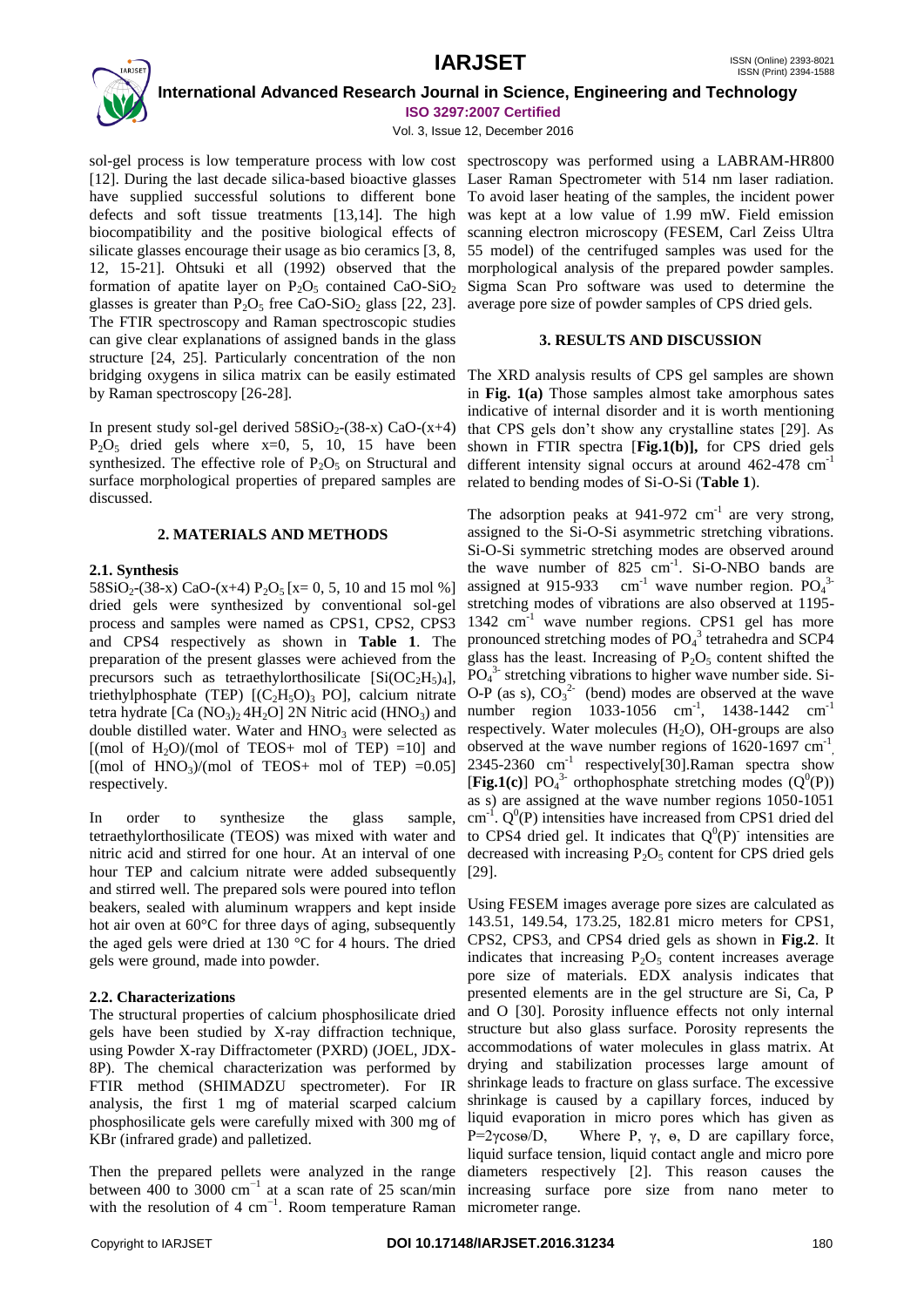## **IARJSET** ISSN (Online) 2393-8021



 **International Advanced Research Journal in Science, Engineering and Technology ISO 3297:2007 Certified**

Vol. 3, Issue 12, December 2016

## **4. CONCLUSIONS**

 $SiO_2-P_2O_5-CaO$  dried gel samples were synthesized at structures i.e., increasing  $P_2O_5$  decreases orthophosphate drying temperature 130°C by conventional sol-gel method. Structural properties were studied for synthesized dried gels using X-Ray diffraction (XRD), Fourier Transform Infrared (FTIR), Raman spectroscopic analysis and Field Emission Scanning Electronic Microscopy (FESEM) with Energy dispersive X-ray diffraction (EDX) analysis. XRD pattern indicated that all dried gel samples have shown amorphous nature. FTIR spectroscopic analysis show increasing  $P_2O_5$  content increases prominence of  $PO_4^{3}$ asymmetric stretching mode.



**Fig. 1(a)** XRD pattern **(b)**, **(c)** FTIR, Raman spectra of CPS dried gels

Raman spectroscopic analysis indicates that increasing  $P_2O_5$  content decreases the intensity of orthophosphate structural units. Because increasing  $P_2O_5$  content increases 3-dimensional network connectivity in polymerization process. Increasing  $P_2O_5$  with decreasing CaO increases local structural defects. These defects act as hosts for water molecules. So, increasing  $P_2O_5$  content increases the defect volumes. Increasing volume may causes for more water molecule accommodations.

In drying process water molecules can evaporate through the surface of dried gel with capillary forces, this leads to formation of pores with different sizes on glass surface. The pore size depends on size of evaporated water molecules through gel surface. The evaporated water molecule size may increase with increasing  $P_2O_5$  content in CPS dried gels. It leads to increasing average pore size on glass surface with increasing  $P_2O_5$  content in CPS dried gels. Hence it can say that increasing  $P_2O_5$  content increases surface pore size of synthesized calcium phospho silicate dried gels.



**Fig. 2** FESEM/EDX images of CPS dried gels with corresponding pore size distribution